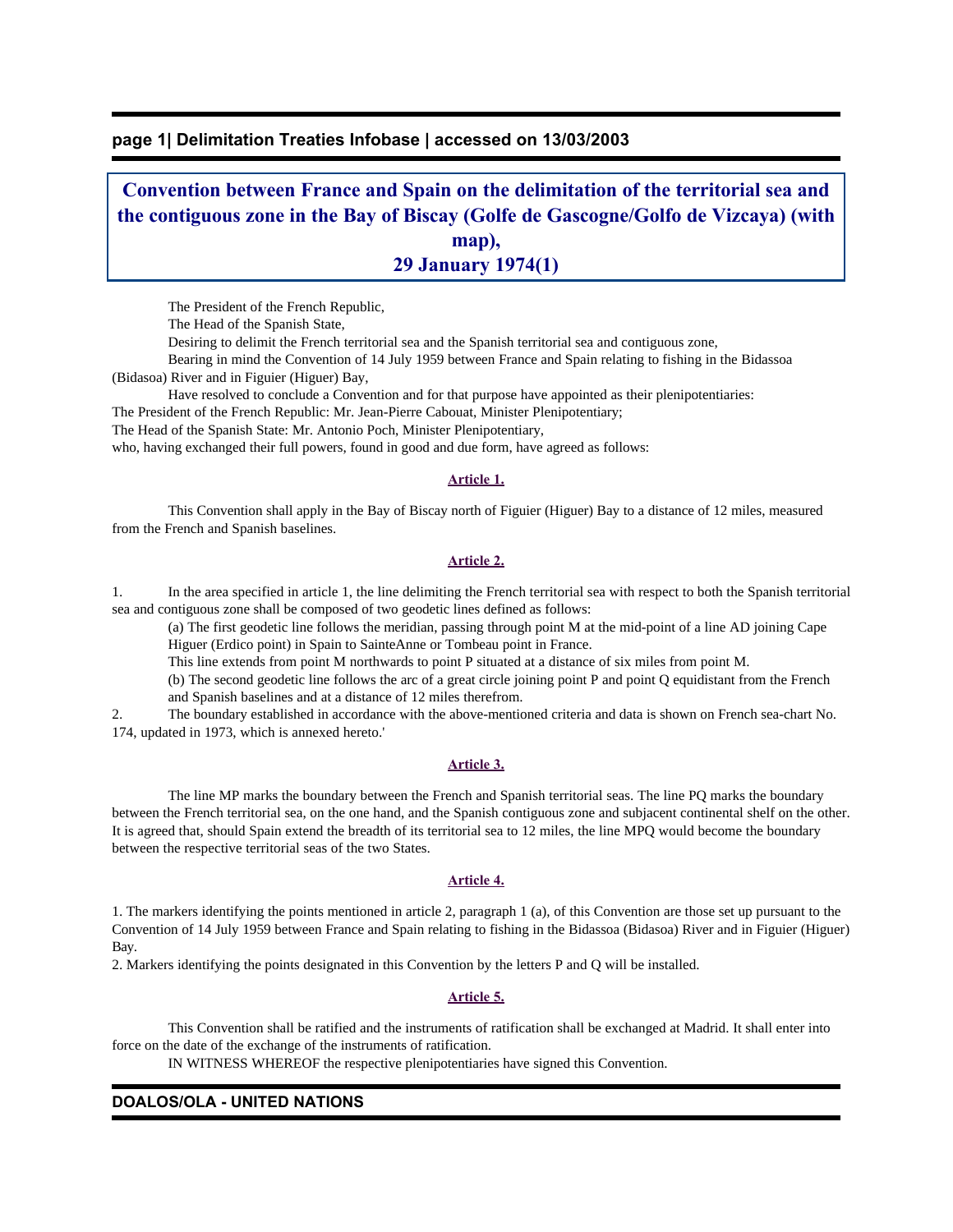# **page 2| Delimitation Treaties Infobase | accessed on 13/03/2003**

 DONE at Paris on 29 January 1914, in duplicate in the French and Spanish languages, both texts being equally authentic.

For the French Republic: [Signed] J.-P. CABOUAT For the Spanish State: [Signed] A. POCH